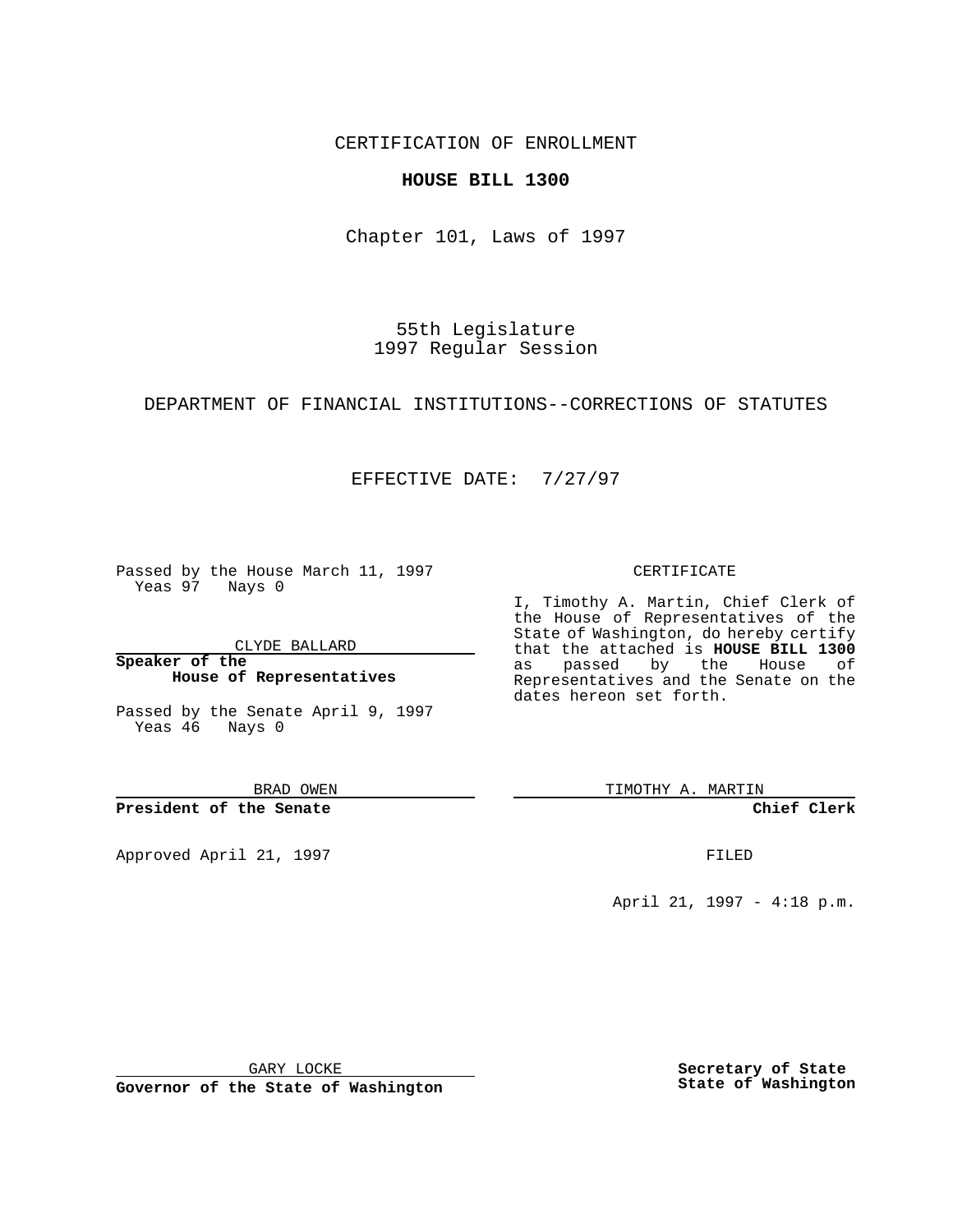# **HOUSE BILL 1300** \_\_\_\_\_\_\_\_\_\_\_\_\_\_\_\_\_\_\_\_\_\_\_\_\_\_\_\_\_\_\_\_\_\_\_\_\_\_\_\_\_\_\_\_\_\_\_

\_\_\_\_\_\_\_\_\_\_\_\_\_\_\_\_\_\_\_\_\_\_\_\_\_\_\_\_\_\_\_\_\_\_\_\_\_\_\_\_\_\_\_\_\_\_\_

Passed Legislature - 1997 Regular Session

#### **State of Washington 55th Legislature 1997 Regular Session**

**By** Representatives Sheahan, Appelwick, Hickel and L. Thomas; by request of Statute Law Committee

Read first time 01/21/97. Referred to Committee on Law & Justice.

 AN ACT Relating to correcting or removing deficiencies, conflicts, or obsolete provisions affecting the department of financial institutions; amending RCW 21.20.740, 21.30.010, 30.04.010, 31.45.160, 32.04.020, and 33.44.020; and repealing RCW 30.04.270, 30.04.290, 30.04.900, 30.08.120, 30.12.050, 30.43.010, 30.43.020, 30.43.045, 31.12.095, 31.12.355, 32.04.040, 32.12.060, 32.20.290, and 33.04.010.

BE IT ENACTED BY THE LEGISLATURE OF THE STATE OF WASHINGTON:

 **Sec. 1.** RCW 21.20.740 and 1979 ex.s. c 68 s 42 are each amended to read as follows:

 (1) Every issuer which has registered securities under Washington state securities law shall file with the director reports described in subsection (2) of this section. Such reports shall be filed with the director not more than one hundred twenty days (unless extension of time is granted by the director) after the end of the issuer's fiscal year.

 (2) The reports required by subsection (1) of this section shall contain such information, statements and documents regarding the financial and business conditions of the issuer and the number and description of securities of the issuer held by its officers, directors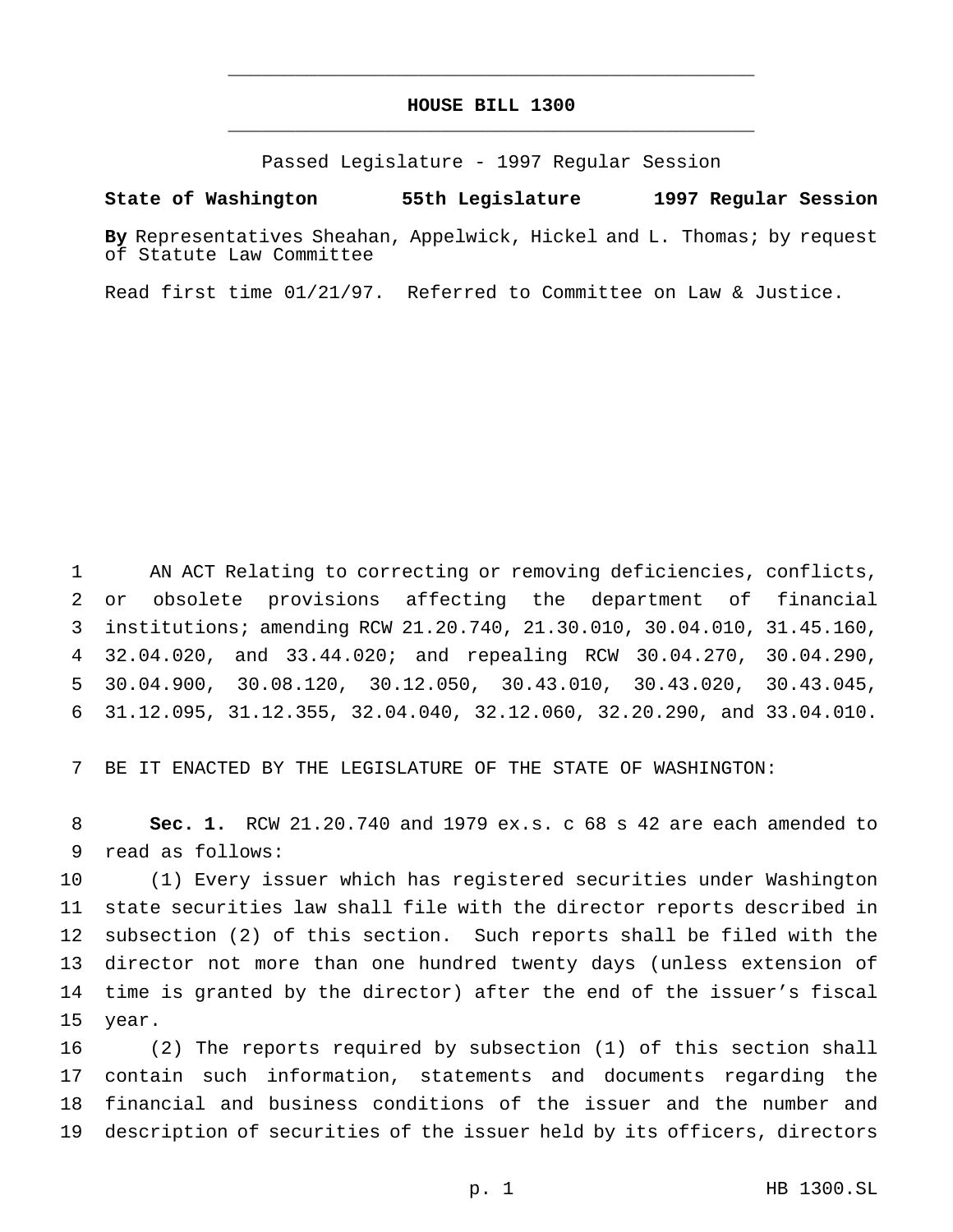and controlling shareholders and shall be in such form and filed at such annual times as the director may require by rule or order. For the purposes of RCW 21.20.720, 21.20.740 and 21.20.745, a "controlling shareholder" shall mean a person who is directly or indirectly the beneficial holder of more than ten percent of the outstanding voting securities of an issuer.

 (3)(a) The reports described in subsection (2) of this section shall include financial statements corresponding to those required under the provisions of RCW 21.20.210 and to the issuer's fiscal year setting forth in comparative form the corresponding information for the preceding year and such financial statements shall be furnished to all shareholders within one hundred twenty days (unless extension of time is granted by the director) after the end of such year, but at least twenty days prior to the date of the annual meeting of shareholders.

 (b) Such financial statements shall be prepared as to form and 16 content in accordance with rules ((and regulations)) prescribed by the director and shall be audited (except that financial statements filed prior to July 1, 1976 need be audited only as to the most recent fiscal year) by an independent certified public accountant who is not an employee, officer or member of the board of directors of the issuer or a holder of securities of the issuer. The report of such independent certified public accountant shall be based upon an audit made in accordance with generally accepted auditing standards with no limitations on its scope.

 (4) The director may by rule or order exempt any issuer or class of issuers from this section for a period of up to one year if the director finds that the filing of any such report by a specific issuer or class of issuers is not necessary for the protection of investors and the public interest.

 (5) For the purposes of RCW 21.20.740 and 21.20.745, "issuer" does not include issuers of:

 (a) Securities registered by the issuer pursuant to section 12 of the securities and exchange act of 1934 as now or hereafter amended or exempted from registration under that act on a basis other than the number of shareholders and total assets.

 (b) Securities which are held of record by less than two hundred persons or whose total assets are less than \$500,000 at the close of the issuer's fiscal year.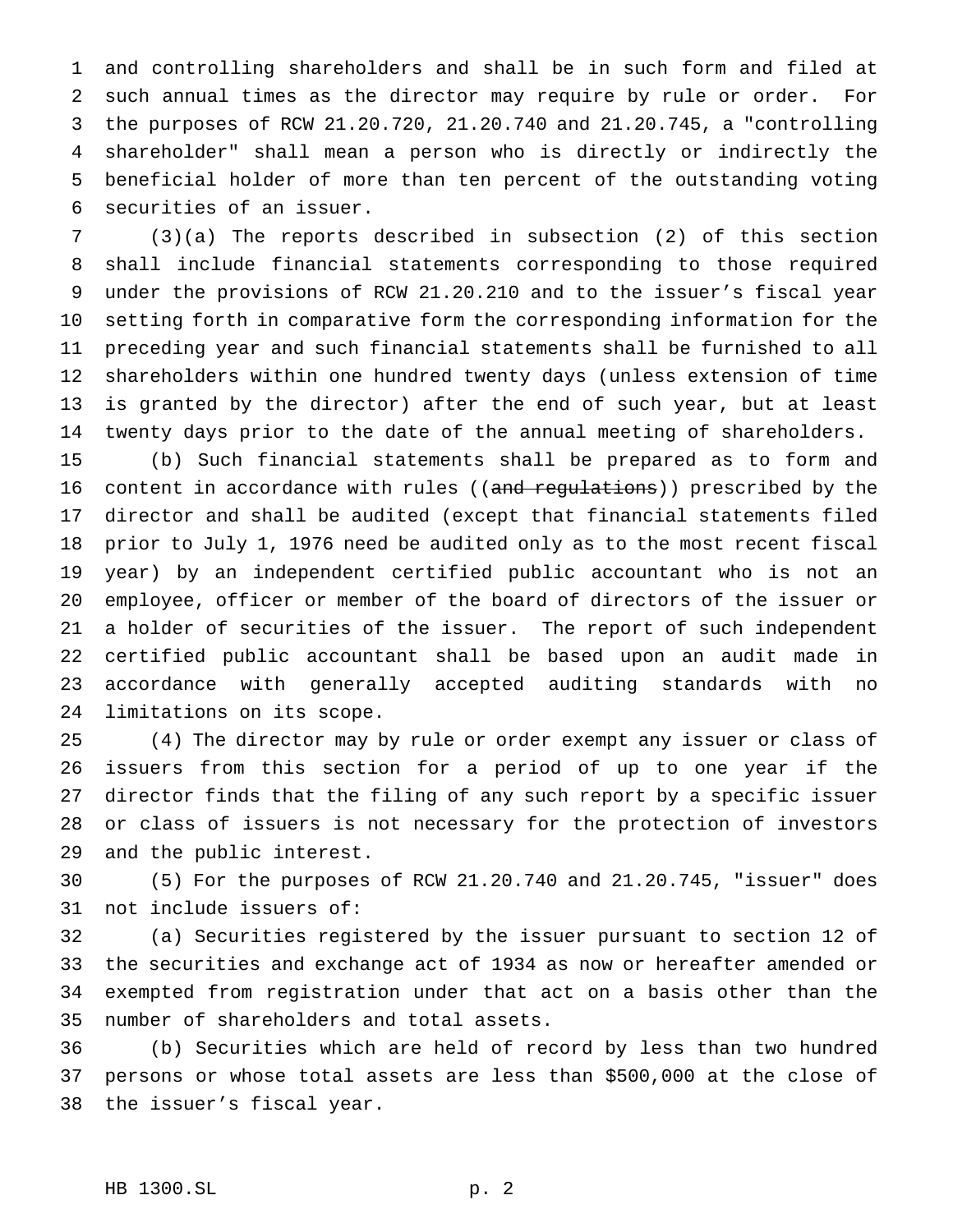(6) Any issuer who has been required to file under RCW 21.20.740 and who subsequently becomes excluded from the definition of "issuer" by virtue of RCW 21.20.740(5) must file a certification setting forth the basis on which they claim to no longer be an issuer within the 5 meaning of this ((act)) chapter.

 (7) The reports filed under this section shall be filed and maintained by the director for public inspection. Any person is entitled to receive copies thereof from the director upon payment of the reasonable costs of duplication.

 (8) Filing of reports pursuant to this section shall not constitute an approval thereof by the director or a finding by the director that the report is true, complete and not misleading. It shall be unlawful to make, or cause to be made, to any prospective purchaser, seller, customer or client, any representation inconsistent with this subsection.

 **Sec. 2.** RCW 21.30.010 and 1994 c 92 s 5 are each amended to read as follows:

 Unless the context clearly requires otherwise, the definitions in this section apply throughout this chapter.

 (1) "Administrator" means the person designated by the director in 21 accordance with the provisions of RCW  $(21.20.460)$   $21.30.390$ .

 (2) "Board of trade" means any person or group of persons engaged in buying or selling any commodity or receiving any commodity for sale on consignment, whether such person or group of persons is characterized as a board of trade, exchange, or other form of marketplace.

(3) "Director" means the director of financial institutions.

 (4) "Commodity broker-dealer" means, for the purposes of registration in accordance with this chapter, any person engaged in the business of making offers, sales, or purchases of commodities under commodity contracts or under commodity options.

 (5) "Commodity sales representative" means, for the purposes of registration in accordance with this chapter, any person authorized to act and acting for a commodity broker-dealer in effecting or attempting to effect a transaction in a commodity contract or commodity option.

 (6) "Commodity exchange act" means the act of congress known as the commodity exchange act, as amended, codified at 7 U.S.C. Sec. 1 et seq.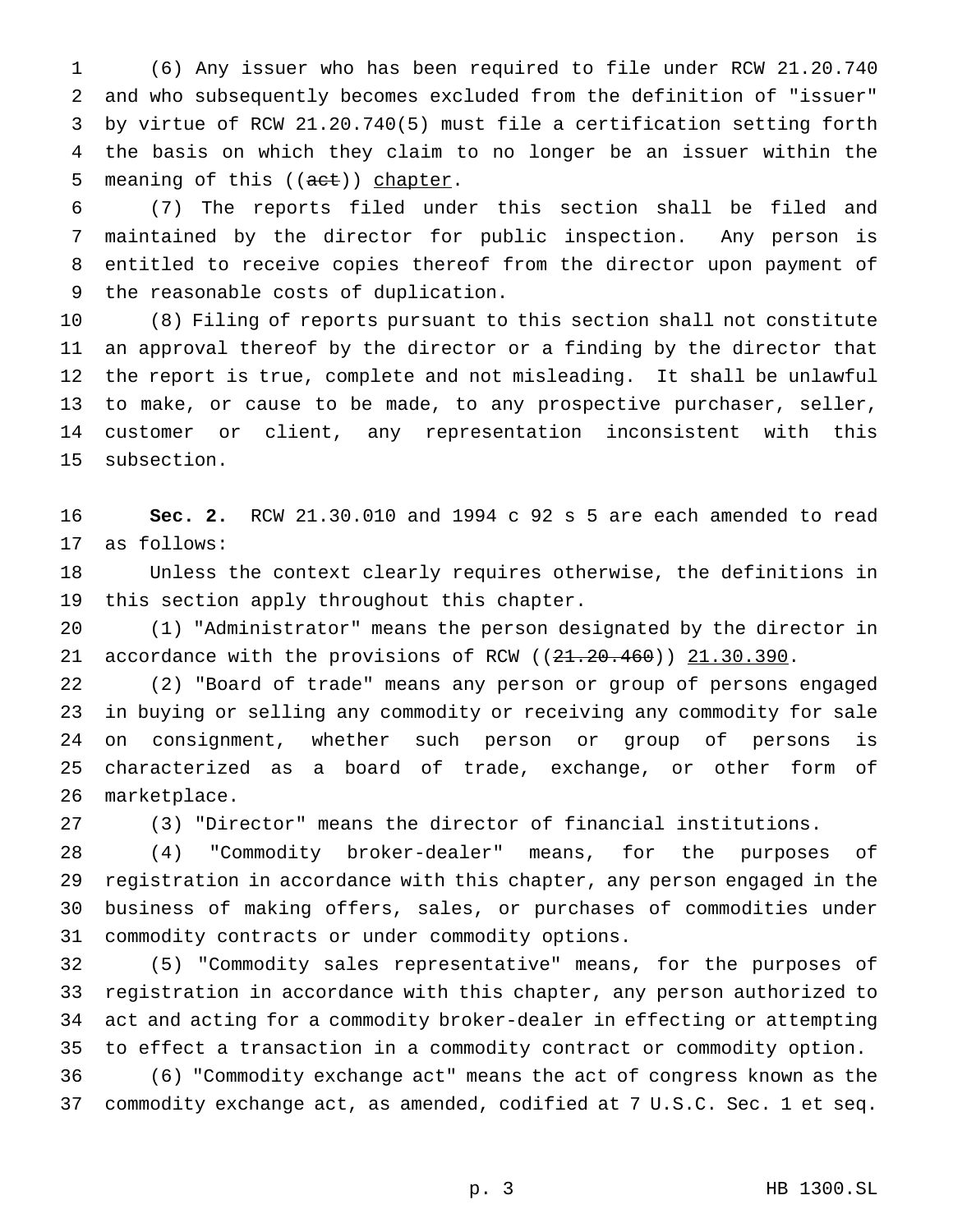(7) "Commodity futures trading commission" means the independent regulatory agency established by congress to administer the commodity exchange act.

 (8) "CFTC rule" means any rule, regulation, or order of the commodity futures trading commission in effect on October 1, 1986, and all subsequent amendments, additions, or other revisions thereto, unless the administrator, within ten days following the effective date of any such amendment, addition, or revision, disallows the application thereof by rule or order.

 (9) "Commodity" means, except as otherwise specified by the director by rule or order, any agricultural, grain, or livestock product or by-product, any metal or mineral (including a precious metal set forth in subsection (17) of this section), any gem or gemstone (whether characterized as precious, semiprecious, or otherwise), any fuel (whether liquid, gaseous, or otherwise), any foreign currency, and all other goods, articles, products, or items of any kind. However, the term commodity does not include (a) a numismatic coin whose fair market value is at least fifteen percent higher than the value of the metal it contains, (b) real property or any timber, agricultural, or livestock product grown or raised on real property and offered or sold by the owner or lessee of such real property, or (c) any work of art offered or sold by art dealers, at public auction, or offered or sold through a private sale by the owner thereof.

 (10) "Commodity contract" means any account, agreement, or contract for the purchase or sale, primarily for speculation or investment purposes and not for use or consumption by the offeree or purchaser, of one or more commodities, whether for immediate or subsequent delivery or whether delivery is intended by the parties, and whether characterized as a cash contract, deferred shipment or deferred delivery contract, forward contract, futures contract, installment or margin contract, leverage contract, or otherwise. Any commodity contract offered or sold shall, in the absence of evidence to the contrary, be presumed to be offered or sold for speculation or investment purposes. A commodity contract shall not include any contract or agreement which requires, and under which the purchaser receives, within twenty-eight calendar days from the payment in good funds of any portion of the purchase price, physical delivery of the total amount of each commodity to be purchased under the contract or agreement.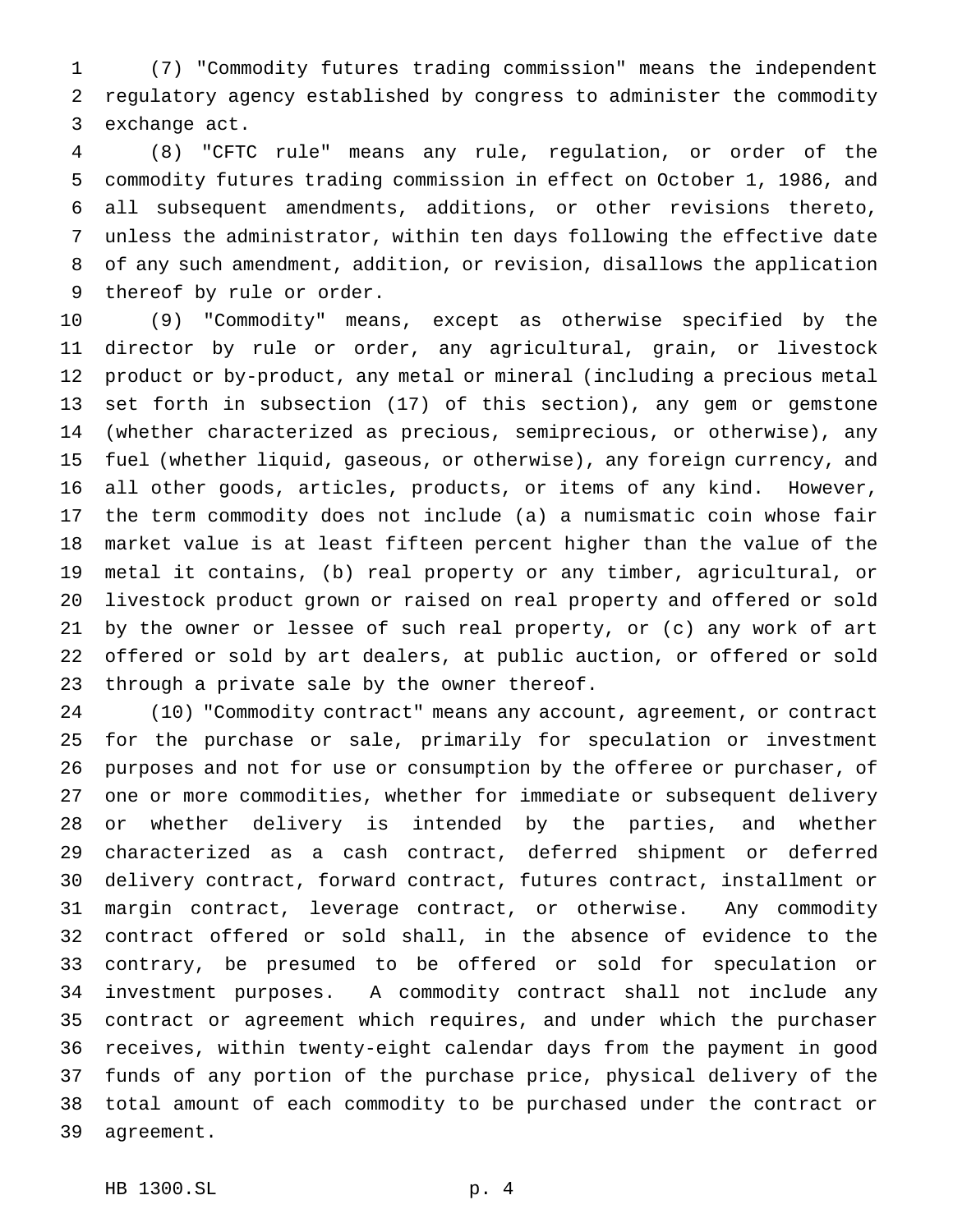(11) "Commodity option" means any account, agreement, or contract giving a party thereto the right to purchase or sell one or more commodities and/or one or more commodity contracts, whether characterized as an option, privilege, indemnity, bid, offer, put, call, advance guaranty, decline guaranty or otherwise, but does not include a commodity option traded on a national securities exchange registered with the United States securities and exchange commission. (12) "Commodity merchant" means any of the following, as defined or described in the commodity exchange act or by CFTC rule: (a) Futures commission merchant; (b) Commodity pool operator; 12 (c) Commodity trading advisor; (d) Introducing broker; (e) Leverage transaction merchant; (f) An associated person of any of the foregoing; (g) Floor broker; and (h) Any other person (other than a futures association) required to register with the commodity futures trading commission. (13) "Financial institution" means a bank, savings institution, or trust company organized under, or supervised pursuant to, the laws of the United States or of any state. (14) "Offer" or "offer to sell" includes every offer, every attempt to offer to dispose of, or solicitation of an offer to buy, to purchase, or to acquire, for value. (15) "Sale" or "sell" includes every sale, contract of sale, contract to sell, or disposition, for value. (16) "Person" means an individual, a corporation, a partnership, an association, a joint-stock company, a trust where the interests of the beneficiaries are evidenced by a security, an unincorporated organization, a government, or a political subdivision of a government, but does not include a contract market designated by the commodity futures trading commission or any clearinghouse thereof or a national securities exchange registered with the United States securities and exchange commission (or any employee, officer, or director of such contract market, clearinghouse, or exchange acting solely in that capacity).

(17) "Precious metal" means:

(a) Silver, in either coin, bullion, or other form;

(b) Gold, in either coin, bullion, or other form;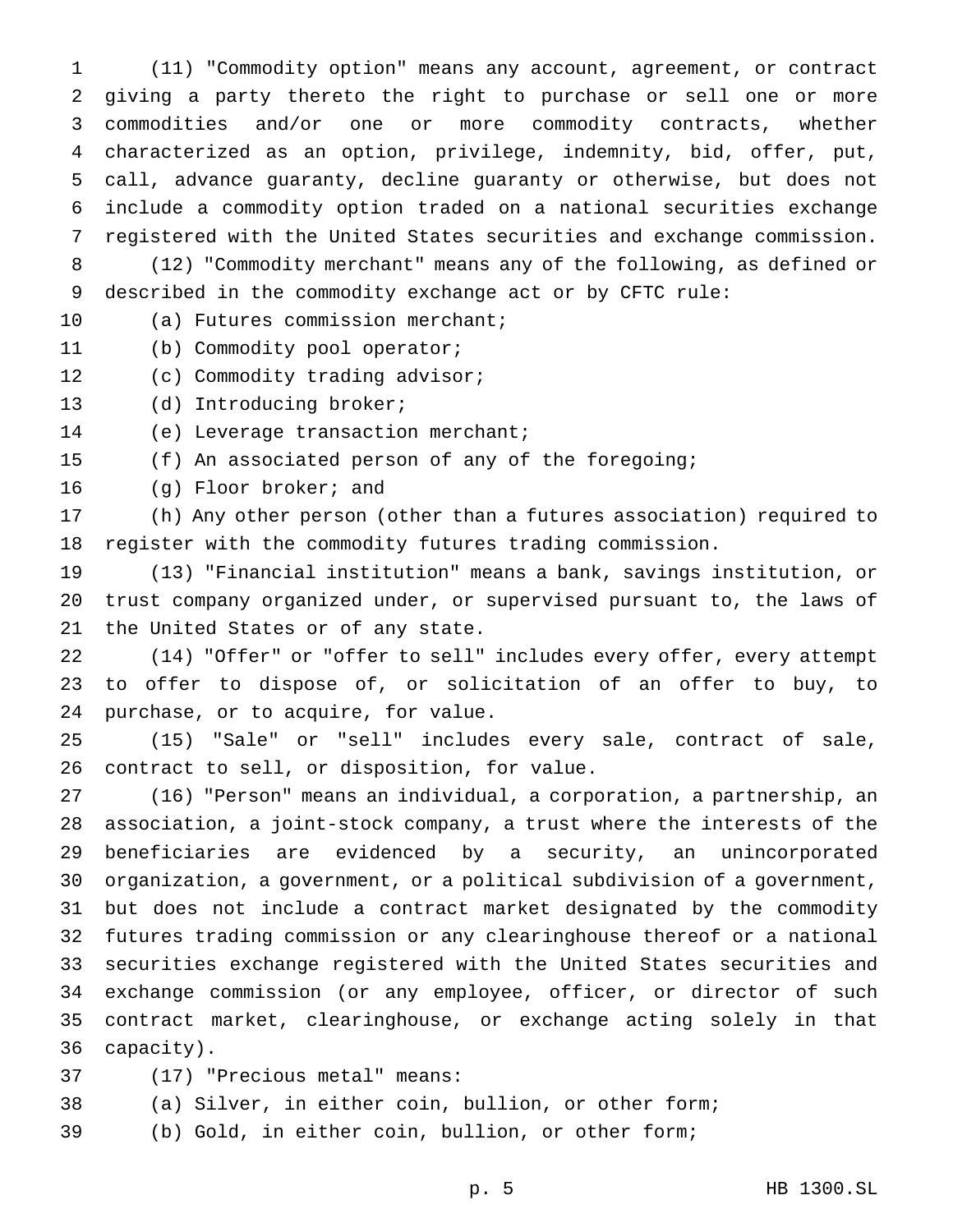- 
- (c) Platinum, in either coin, bullion, or other form; and
- 

(d) Such other items as the director may specify by rule or order.

 **Sec. 3.** RCW 30.04.010 and 1996 c 2 s 2 are each amended to read as follows:

 ((Certain terms used in this title shall have the meanings ascribed in this section.)) Unless the context clearly requires otherwise, the definitions in this section apply throughout this title.

 (1) "Banking" shall include the soliciting, receiving or accepting of money or its equivalent on deposit as a regular business.

10 (2) "Bank," unless a different meaning appears from the context, means any corporation organized under the laws of this state engaged in banking, other than a trust company, savings association, or a mutual savings bank.

 (3) "Branch" means any established office of deposit, domestic or otherwise, maintained by any bank or trust company other than its head office. "Branch" does not mean a machine permitting customers to leave funds in storage or communicate with bank employees who are not located at the site of the machine, unless employees of the bank at the site of the machine take deposits on a regular basis. An office or facility of an entity other than the bank shall not be deemed to be established by the bank, regardless of any affiliation, accommodation arrangement, or other relationship between the other entity and the bank.

23 (4) The term "trust business" shall include the business of doing any or all of the things specified in RCW 30.08.150 (2), (3), (4), (5), (6), (7), (8), (9), (10) and (11).

 (5) "Trust company," unless a different meaning appears from the context, means any corporation organized under the laws of this state engaged in trust business.

29 (6) "Person" unless a different meaning appears from the context, shall include a firm, association, partnership or corporation, or the plural thereof, whether resident, nonresident, citizen or not.

(7) "Director" means the director of financial institutions.

(8) "Foreign bank" and "foreign banker" shall include:

34 ( $(\frac{1}{1})$ ) (a) Every corporation not organized under the laws of the territory or state of Washington doing a banking business, except a national bank;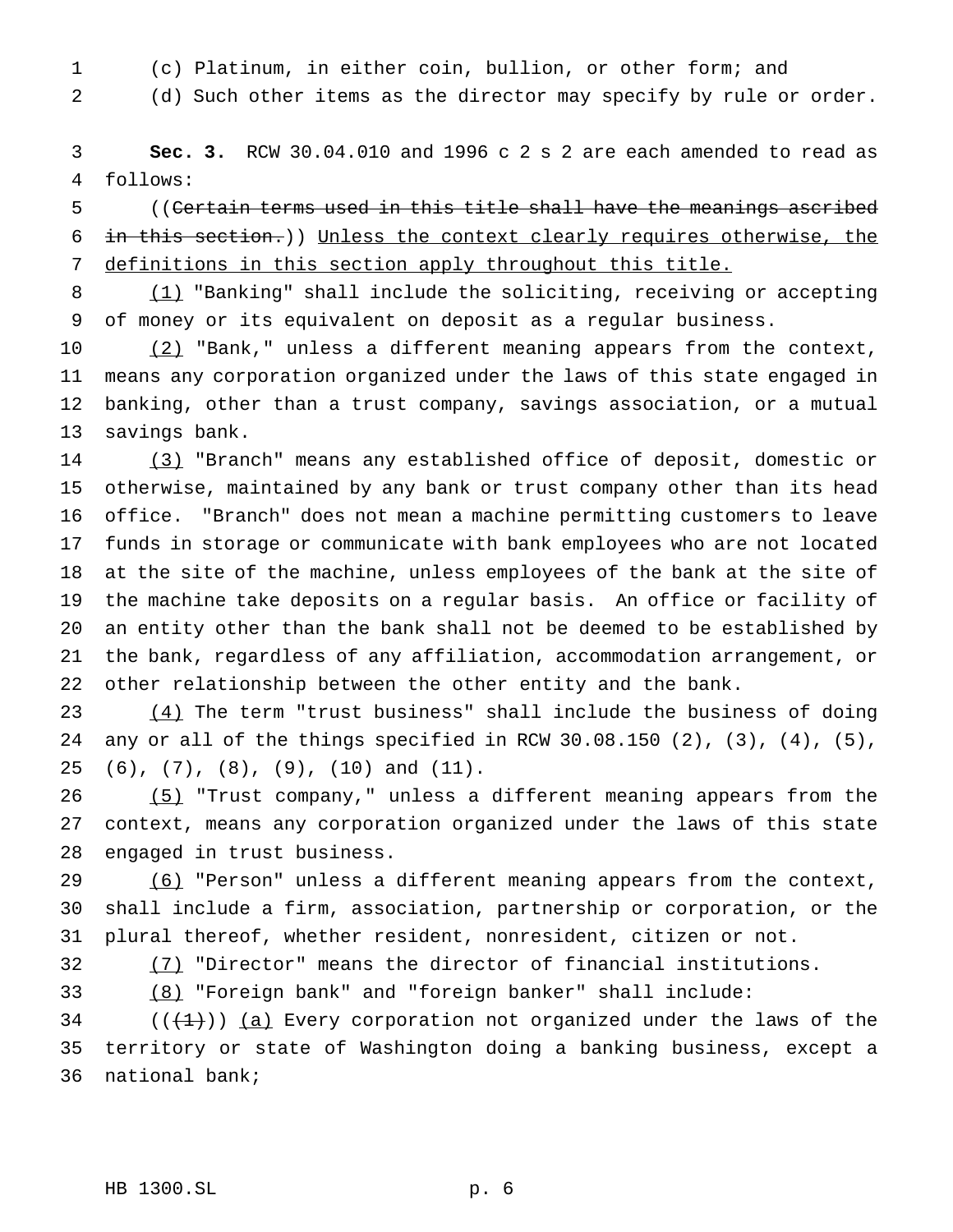1 (( $(2)$ )) (b) Every unincorporated company, partnership or association of two or more individuals organized under the laws of another state or country, doing a banking business;

4 (( $(3)$ )) (c) Every other unincorporated company, partnership or association of two or more individuals, doing a banking business, if the members thereof owning a majority interest therein or entitled to more than one-half of the net assets thereof are not residents of this state;

 $((+4))$  (d) Every nonresident of this state doing a banking business in his or her own name and right only.

 **Sec. 4.** RCW 31.45.160 and 1994 c 92 s 288 are each amended to read as follows:

 Whenever the director has taken possession of the property and business of a licensee, the director may petition the superior court for the appointment of a receiver to liquidate the affairs of the licensee. During the time that the director retains possession of the property and business of a licensee, the director has the same powers and authority with reference to the licensee as is vested in the 19 director ((with respect to industrial loan companies)) under chapter 20 31.04 RCW, and the licensee has the same rights to hearings and 21 judicial review as are granted ((to industrial loan companies)) under chapter 31.04 RCW.

 **Sec. 5.** RCW 32.04.020 and 1996 c 2 s 20 are each amended to read as follows:

 Unless the context clearly requires otherwise, the definitions in 26 this section apply throughout this title.

 $(1)$  The use of the term "savings bank" ((in this title)) refers to mutual savings banks and converted mutual savings banks only.

29 (2) The use of the words "mutual savings" as part of a name under which business of any kind is or may be transacted by any person, firm, or corporation, except such as were organized and in actual operation on June 9, 1915, or as may be thereafter organized and operated under the requirements of this title is hereby prohibited.

34  $(3)$  The use of the term "director" ((in this title)) refers to the director of financial institutions.

36  $(4)$  The use of the word "branch" ((in this title)) refers to an established office or facility other than the principal office, at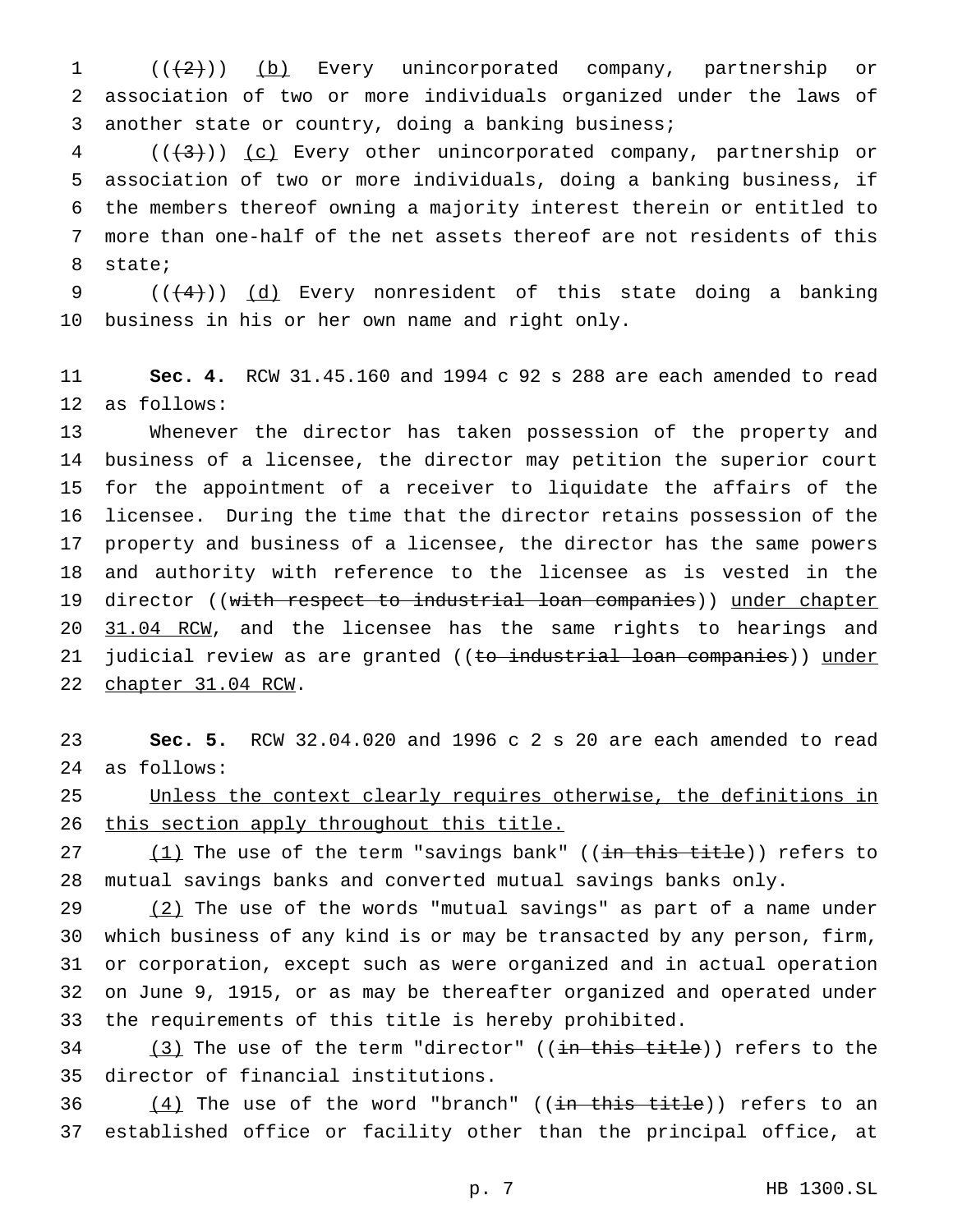which employees of the savings bank take deposits. The term "branch" 2 ((in this title)) does not refer to a machine permitting customers to leave funds in storage or communicate with savings bank employees who are not located at the site of that machine, unless employees of the savings bank at the site of that machine take deposits on a regular basis. An office of an entity other than the savings bank is not established by the savings bank, regardless of any affiliation, accommodation arrangement, or other relationship between the other entity and the savings bank.

 **Sec. 6.** RCW 33.44.020 and 1994 c 92 s 467 are each amended to read as follows:

 Any association organized under the laws of this state, or under the laws of the United States, may, if it has obtained the approval, required by law or regulation, of any federal agencies, including the federal home loan bank board and the federal savings and loan insurance corporation, be converted into a savings bank or commercial bank in the following manner:

 (1) The board of directors of such association shall pass a resolution declaring its intention to convert the association into a savings bank or commercial bank and shall apply to the director of financial institutions for leave to submit to the members of the association the question whether the association shall be converted into a savings bank or a commercial bank. A duplicate of the application to the director of financial institutions shall be filed with the director of financial institutions, except that no such filing shall be required in the case of an association organized under the laws of the United States. The application shall include a proposal which sets forth the method by and extent to which membership or stockholder interests, as the case may be, in the association are to be converted into membership or stockholder interests, as the case may be, in the savings bank or commercial bank, and the proposal shall allow for any member or stockholder to withdraw the value of his or her interest at any time within sixty days of the completion of the conversion. The proposal shall be subject to the approval of the director of financial institutions and shall conform to all applicable regulations of the federal home loan bank board, the federal savings and loan insurance corporation, the federal deposit insurance corporation, or other federal regulatory agency.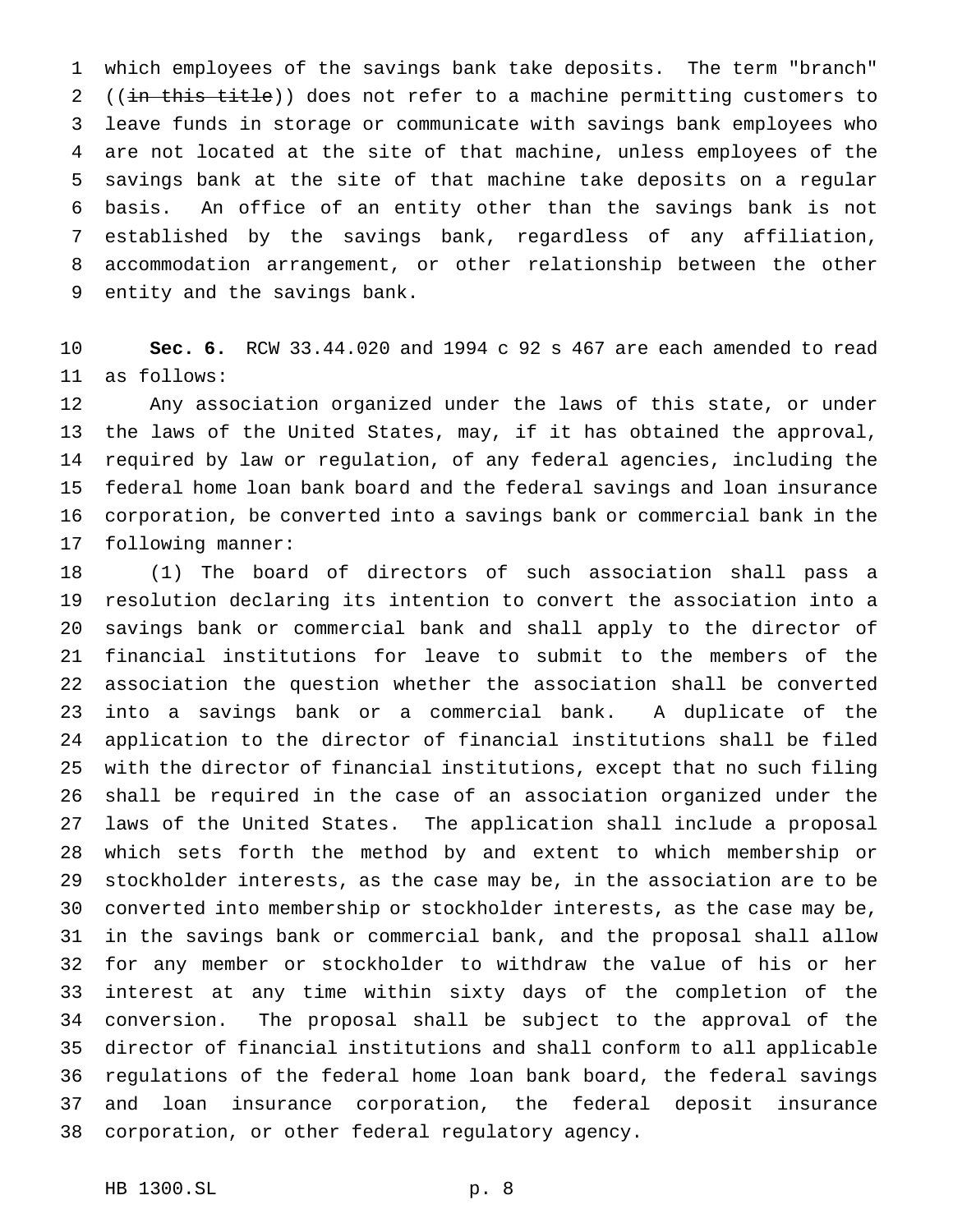(2) Thereupon the director of financial institutions shall make the same investigation and determine the same questions as would be required by law to make and determine in case of the submission to the director of financial institutions of a certificate of incorporation of a proposed new savings bank or commercial bank, and the director of financial institutions shall also determine whether by the proposed conversion the business needs and conveniences of the members of the association would be served with facility and safety, except that no such conference shall be pertinent to such investigation or determination in the case of an association organized under the laws of the United States. After the director of financial institutions determines whether it is expedient and desirable to permit the proposed conversion, the director of financial institutions shall, within sixty days after the filing of the application, endorse thereon over the official signature of the director of financial institutions the word "granted" or the word "refused", with the date of such endorsement and shall immediately notify the secretary of such association of his or her decision. If an application to convert to a mutual savings bank is granted, the director of financial institutions shall require the applicants to enter into such an agreement or undertaking with the director of financial institutions as trustee for the depositors with the mutual savings bank to make such contributions in cash to the expense fund of the mutual savings bank as in the director of financial institutions judgment will be necessary then and from time to time thereafter to pay the operating expenses of the mutual savings bank if its earnings should not be sufficient to pay the same in addition to the payment of such dividends as may be declared and credited to depositors from its earnings.

 If the application is denied by the director of financial institutions, the association, acting by a two-thirds majority of its board of directors, may, within thirty days after receiving the notice of the denial, appeal to the superior court in the manner prescribed in ((RCW 34.05.570)) chapter 34.05 RCW.

 (3) If the application is granted by the director of financial institutions or by the court, as the case may be, the board of directors of the association shall, within sixty days thereafter, submit the question of the proposed conversion to the members of the association at a special meeting called for that purpose. Notice of the meeting shall state the time, place and purpose of the meeting, and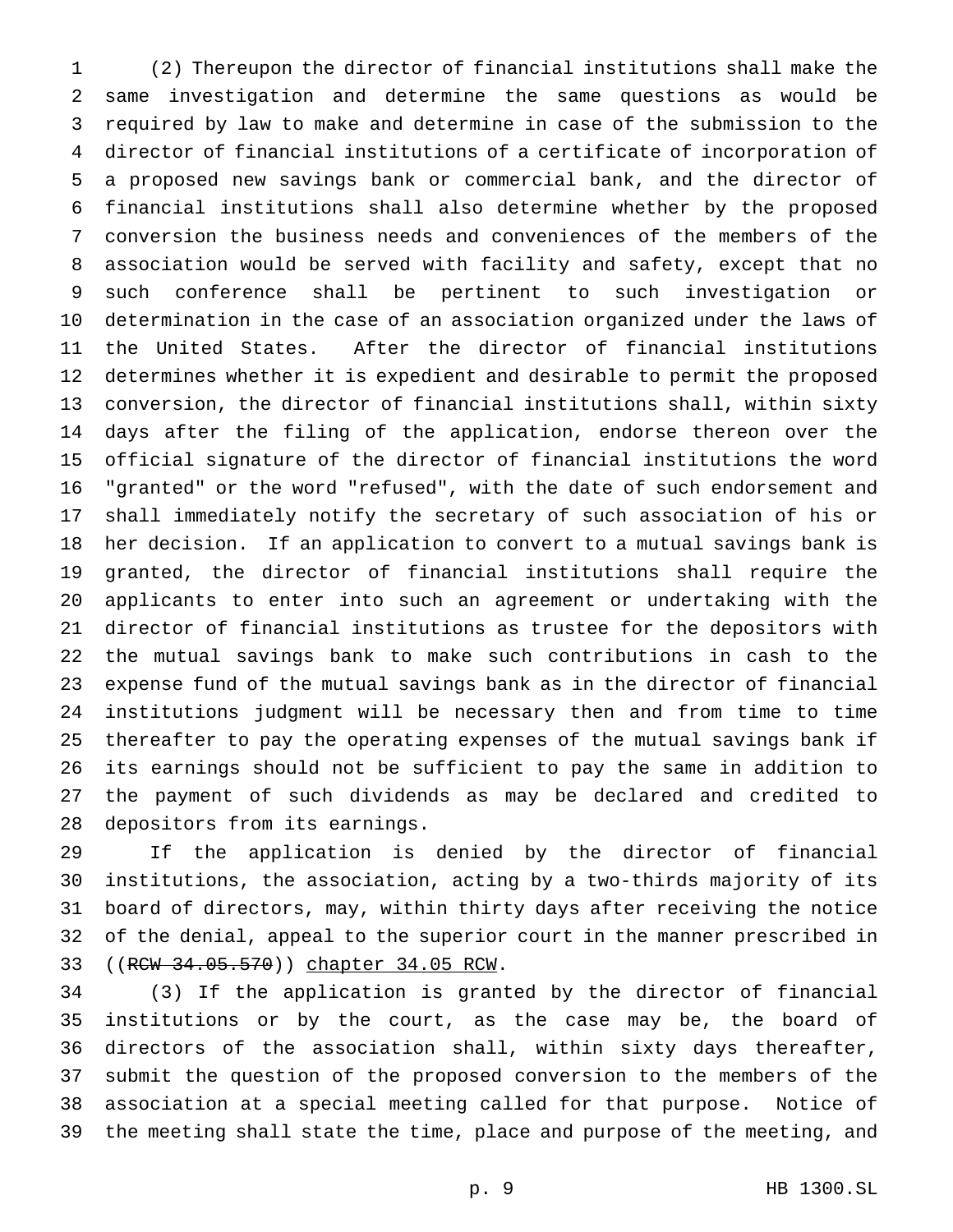that the only question to be voted upon will be, "shall the (naming the association) be converted into a savings bank or commercial bank under the laws of the state of Washington?" The vote on the question shall be by ballot. Any member may vote by proxy or may transmit the member's ballot by mail if the bylaws provide a method for so doing. If two-thirds or more in number of the members voting on the question vote affirmatively, then the board of directors shall have power, and it shall be its duty, to proceed to convert such association into a savings bank or commercial bank; otherwise, the proposed conversion shall be abandoned and shall not be again submitted to the members within three years from the date of the meeting.

 (4) If authority for the proposed conversion has been approved by the members as required by this section, the directors shall, within thirty days thereafter, subscribe and acknowledge and file with the director of financial institutions in triplicate a certificate of reincorporation, stating:

(a) The name by which the converted corporation is to be known.

 (b) The place where the bank is to be located and its business transacted, naming the city or town and county, which city or town shall be the same as that where the principal place of business of the corporation has theretofore been located.

 (c) The name, occupation, residence and post office address of each signer of the certificate.

 (d) The amount of the assets of the corporation, the amount of its liabilities and the amount of its contingent, reserve, expense, and guaranty fund, as applicable, as of the first day of the then calendar month.

 (e) A declaration that each signer will accept the responsibilities and faithfully discharge the duties of a trustee or director of the bank, and is free from all the disqualifications specified in the laws applicable to savings banks or commercial banks.

 (f) Such other items as the director of financial institutions may require.

 (5) Upon the filing of the certificate in triplicate, the director of financial institutions shall, within thirty days thereafter, if satisfied that all the provisions of this chapter have been complied with, issue in triplicate an authorization certificate stating that the corporation has complied with all the requirements of law, and that it has authority to transact at the place designated in its certificate of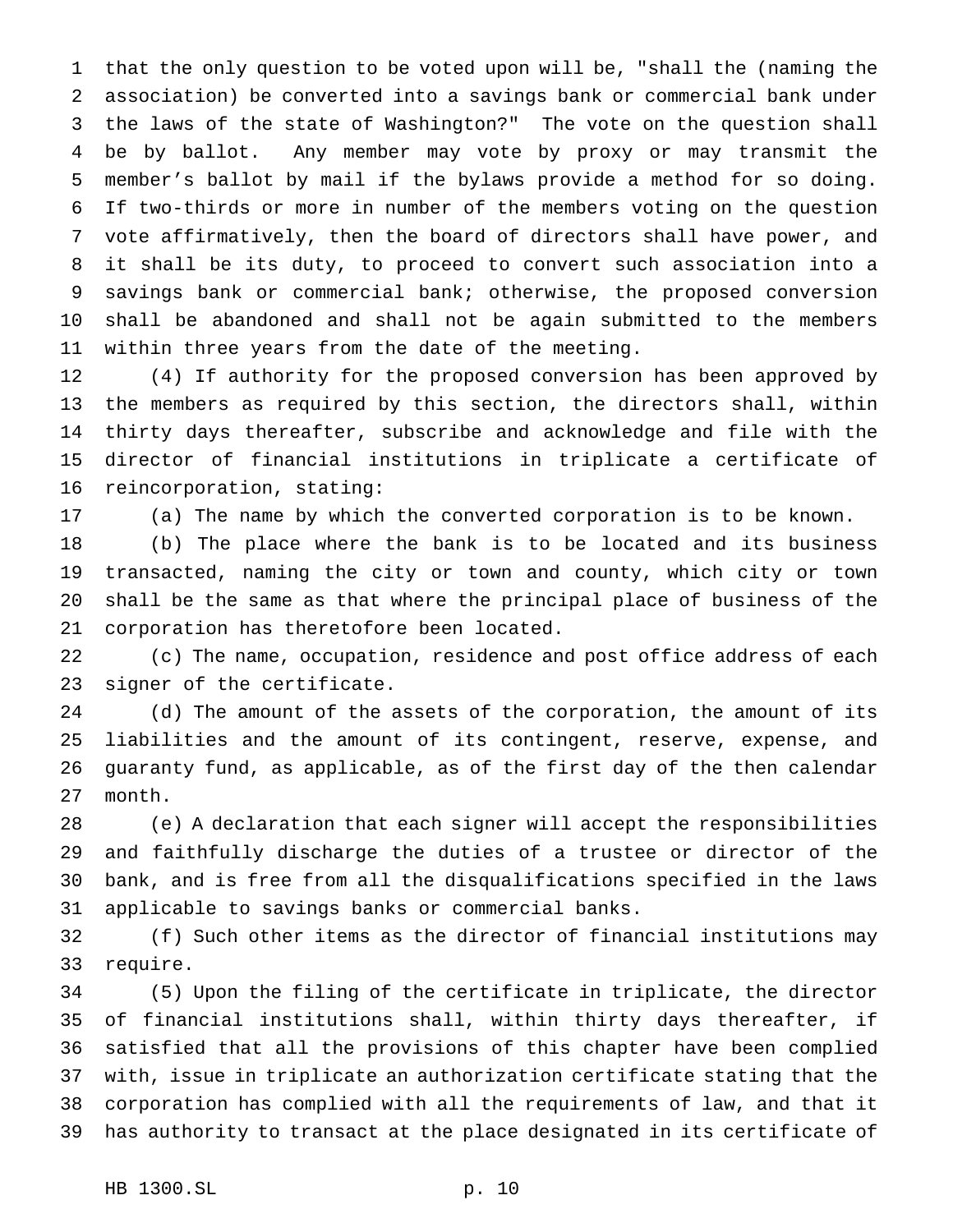incorporation the business of a savings bank or commercial bank. One of the director of financial institutions certificates of authorization shall be attached to each of the certificates of reincorporation, and one set of these shall be filed and retained by the director of financial institutions, one set shall be filed in the office of the secretary of state, and one set shall be transmitted to the bank for its files. Upon the receipt from the corporation of the same fees as are required for filing and recording other incorporation certificates or articles, the secretary of state shall file the certificates and record the same; whereupon the conversion of the association shall be deemed complete, and the signers of said reincorporation certificate and their successors shall thereupon become and be a corporation having the powers and being subject to the duties and obligations prescribed by the laws of this state applicable to savings banks or commercial banks, as the case may be. The time of existence of the corporation shall be perpetual unless provided otherwise in the articles of incorporation of the association or unless sooner terminated pursuant to law.

 NEW SECTION. **Sec. 7.** The following acts or parts of acts are each repealed: (1) RCW 30.04.270 and 1994 c 92 s 26 & 1955 c 33 s 30.04.270; (2) RCW 30.04.290 and 1994 c 92 s 27, 1973 1st ex.s. c 53 s 36, 1961 c 20 s 1, & 1955 c 33 s 30.04.290; (3) RCW 30.04.900 and 1994 c 92 s 41, 1987 c 498 s 2, & 1986 c 279 s 54; (4) RCW 30.08.120 and 1994 c 92 s 57 & 1955 c 33 s 30.08.120; (5) RCW 30.12.050 and 1994 c 92 s 68, 1986 c 279 s 34, & 1955 c 33 s 30.12.050; (6) RCW 30.43.010 and 1994 c 92 s 104, 1986 c 279 s 45, 1979 c 137 s 1, & 1974 ex.s. c 166 s 1; (7) RCW 30.43.020 and 1994 c 92 s 105, 1981 c 83 s 1, & 1974 ex.s. c 166 s 2; (8) RCW 30.43.045 and 1994 c 92 s 106 & 1981 c 83 s 2; (9) RCW 31.12.095 and 1994 c 92 s 183 & 1984 c 31 s 11; (10) RCW 31.12.355 and 1994 c 92 s 192 & 1984 c 31 s 37; (11) RCW 32.04.040 and 1994 c 92 s 295, 1985 c 469 s 16, & 1955 c 13 s 32.04.040; (12) RCW 32.12.060 and 1994 c 92 s 326 & 1955 c 13 s 32.12.060;

p. 11 HB 1300.SL